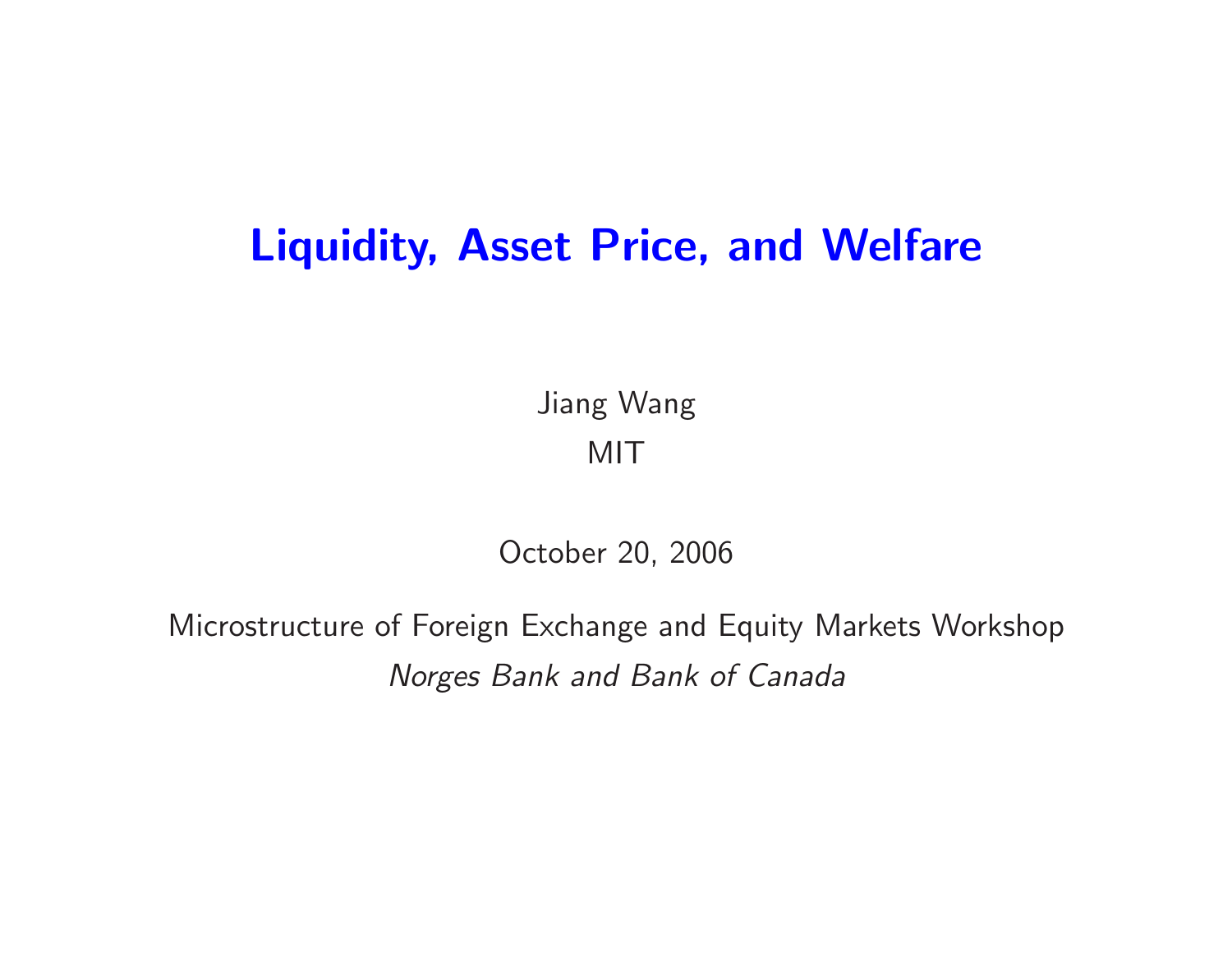# **Introduction**

- **Determinants of liquidity?** 
	- Need for liquidity (non-synchronization in trading).
	- Supply of liquidity.
- **Importance of liquidity?** 
	- **•** Asset prices.
	- Market stability.
	- Welfare.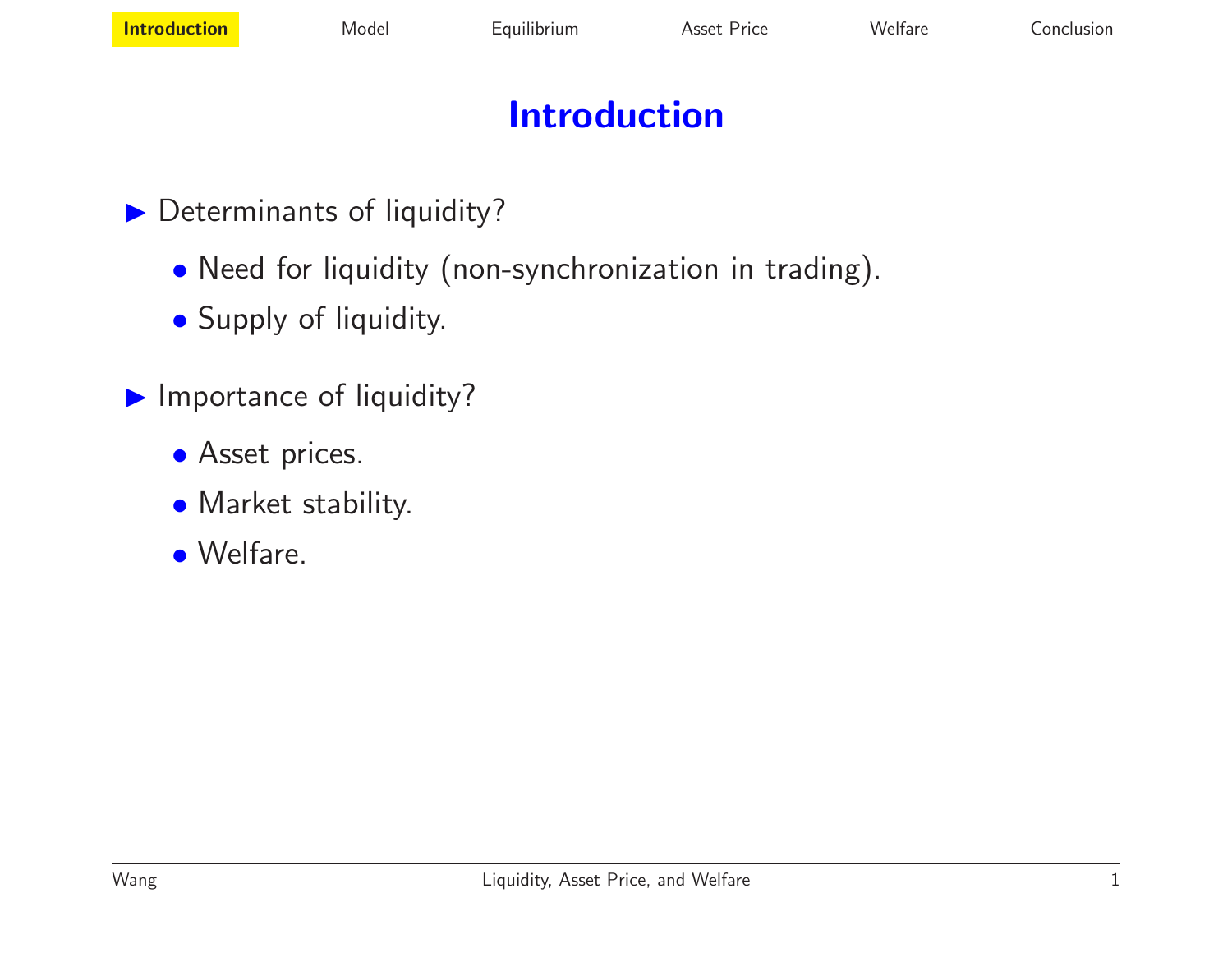# **Intuition**

- **1.** Two elements essential to liquidity: need to trade and cost to trade.
- **2.** Costs affect liquidity provision and prices, taken liquidity needs as given.
- **3.** But the same costs give rise to liquidity needs in the first place.
- **4.** Without participation costs, there is no need for liquidity.
	- $\blacktriangleright$  Trading needs come from idiosyncratic shocks, which sum to zero.
	- **Trades are synchronized and do not move prices.**
	- $\blacktriangleright$  The market is "perfectly liquid" (only fundamentals move prices).
- **5.** With participation costs, there is need for liquidity.
	- $\triangleright$  Not all traders are present in the market.
	- $\blacktriangleright$  Traders with offsetting trading needs have different trading gains.
	- $\blacktriangleright$  Trades are non-synchronized, which leads to need for liquidity.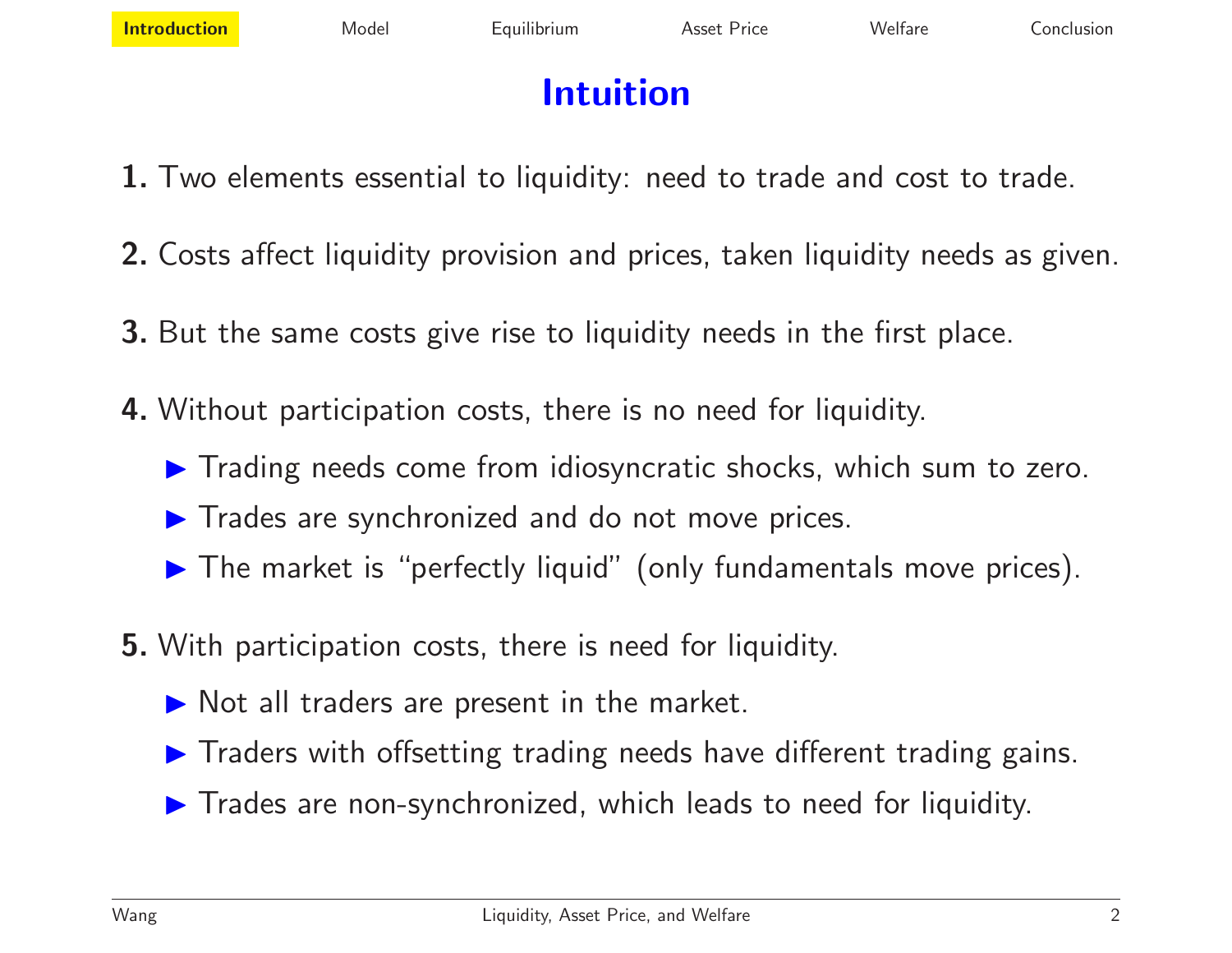# **Setup (1)**

- **1. Assets:** A riskless bond and <sup>a</sup> risky stock.
	- $\blacktriangleright$  Bond pays constant (positive) interest rate  $r.$
	- $\blacktriangleright$  Stock pays dividend  $D_{t+1}$ , with mean  $\bar{D}$  $D$  and volatility  $\sigma_D.$
- **2. Agents:** Homogenous preference, information, but heterogenous risks.
	- $\blacktriangleright$  Same initial asset holdings:  $\bar{\theta}$  $\theta$  shares of stock.
	- $\blacktriangleright$  Different non-traded payoff  $N_{t+1}^i$  for agent  $i$ :

 $N_{t+1}^i = (Y_t + \lambda^i X_t) n_{t+1}, \quad \lambda^i = 1$  or  $-1$  with equal probabilities.

- $\blacktriangleright$   $Y_t$  gives aggregate non-traded risk.
- $\blacktriangleright$  Idiosyncratic risks  $\lambda^i X_t$  sum to zero:

$$
\int_i N_{t+1}^i = Y_t n_{t+1}.
$$

 $\blacktriangleright$  Denote agents with  $\lambda^i X_t > 0$  and  $< 0$  as  $a$  and  $b$ , respectively.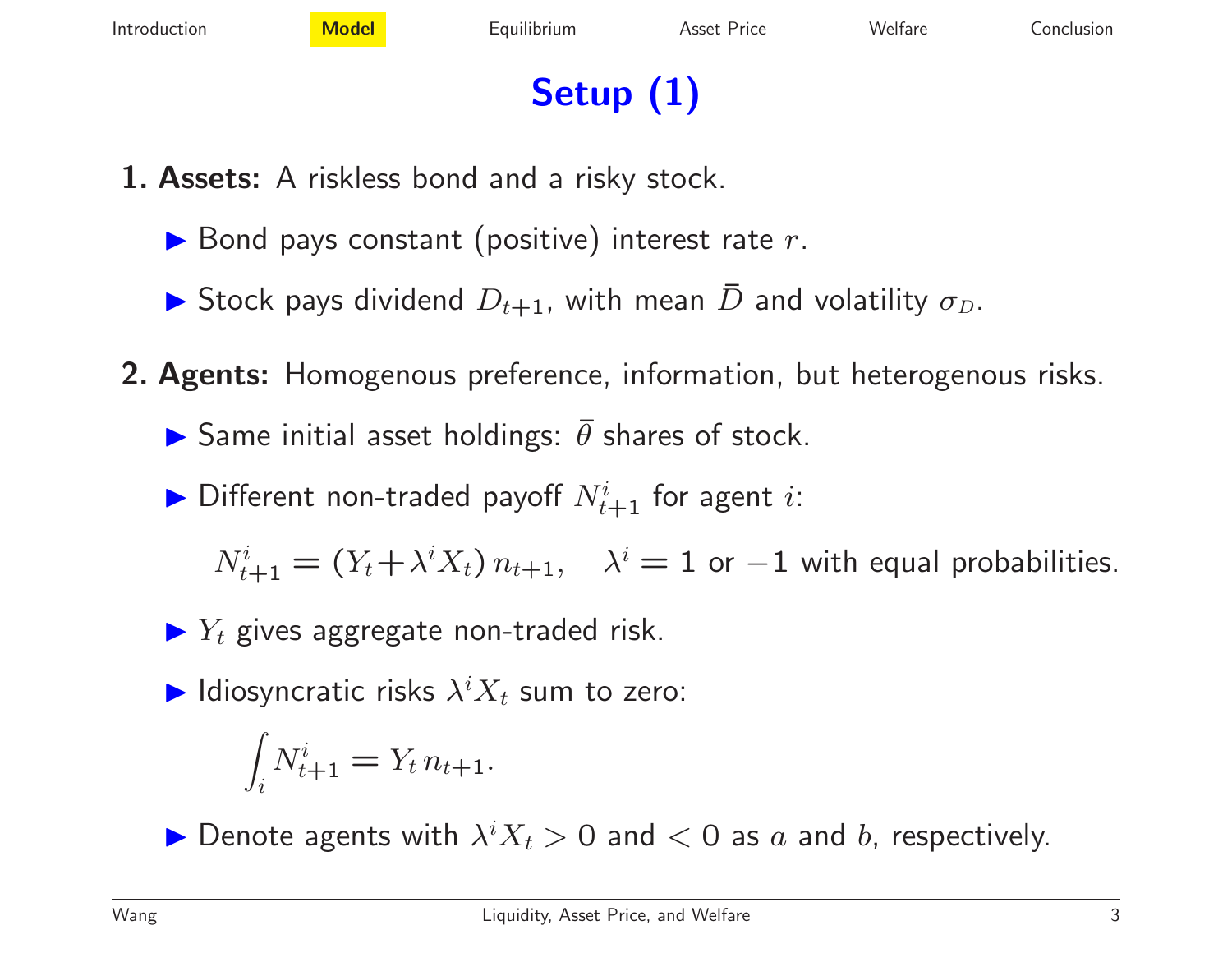# **Setup (2)**

#### **3. Costs of Participation:**

- $\blacktriangleright$  Cost to be a market maker  $c_m$  (paid ex ante).
- $\blacktriangleright$  Cost for spot participation  $c$  (paid before trading).

#### **4. Simplifications for tractability and easy exposition:**

- $\blacktriangleright$  Constant absolute risk aversion  $\alpha$ .
- $\blacktriangleright$  Normal shocks  $(Y_t, X_t, D_{t+1}, n_{t+1}, t = 0, 1, \ldots).$
- ▶ Stock and non-traded payoffs correlated.
- $\blacktriangleright Y_t = 0$  for simplicity.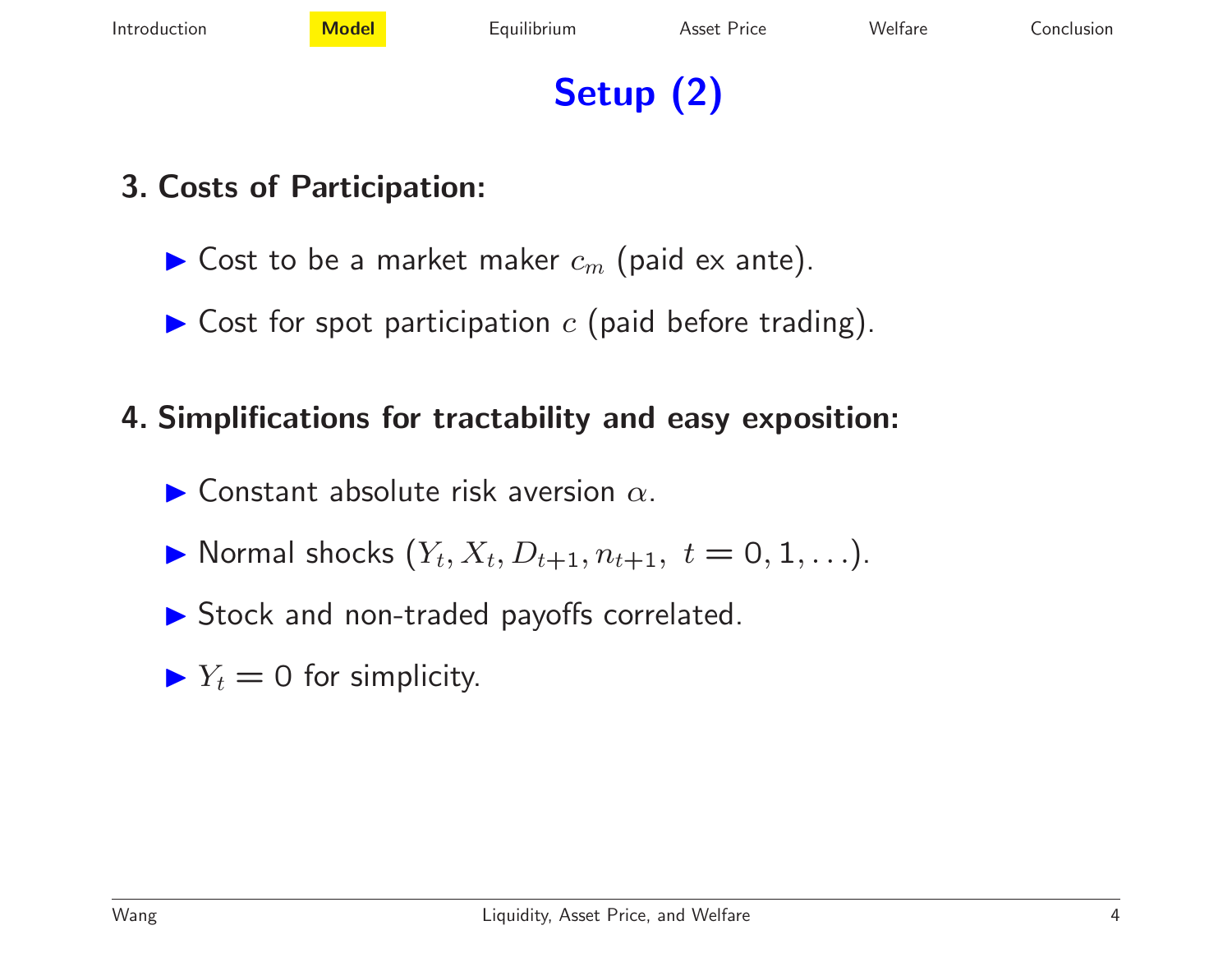# **Definition of Equilibrium**

#### **1. Agents optimize** over

 $\blacktriangleright$  Participation decisions:  $\eta_m^i=0,1$  and  $\eta_t^i=0,1.$ 

- $\bullet$  Be a market maker  $(\eta_m=1)$  and trade at all times
- $\bullet$  Be a trader and pay a cost to trade  $(\eta=1)$  when needed.
- ► Trading decisions: Stock holding  $\theta_t^i(\eta_m^i, \eta_{t-1}^i)$ .

| Shocks  |          | $X_{t+1}$                          |      |
|---------|----------|------------------------------------|------|
|         |          |                                    |      |
|         |          | $t+1$                              | time |
| Choices | $\eta_m$ | $\theta_{t+1}^i(\eta_m, \eta_t^i)$ |      |

#### **2. Participation reaches equilibrium.**

- $\blacktriangleright$  A fraction  $\mu$  of agents become market makers.
- $\blacktriangleright$  Among traders, fraction  $\omega_t^i$  enter the market,  $i=a,b.$
- **3. Stock market clears among participating agents.**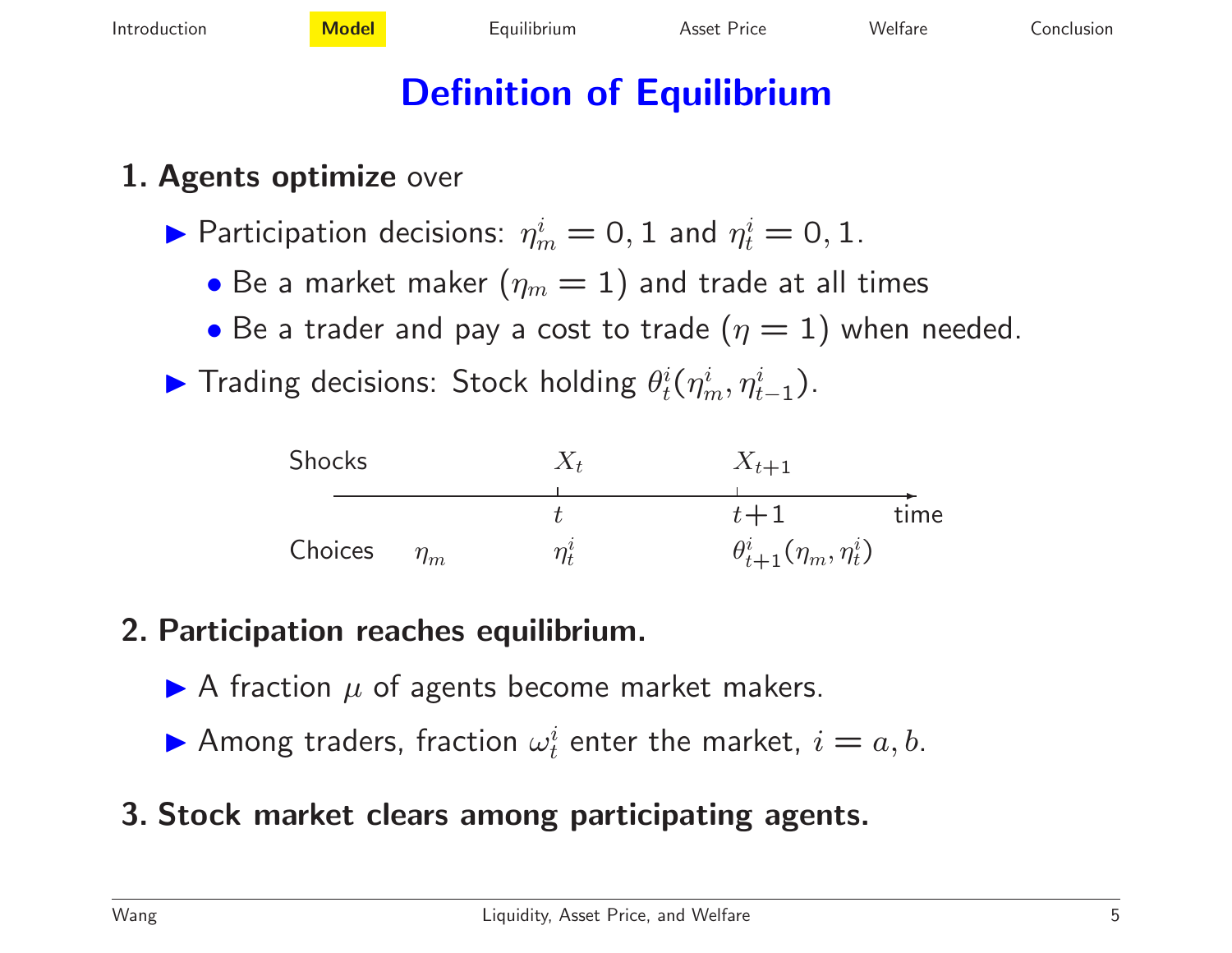# **Zero Participation Costs**

 $\blacktriangleright$  All agents are in the market at all times,  $\mu=1$  and/or  $\omega_t^a=\omega_t^b=1.$ 

 $\blacktriangleright$  The equilibrium price and agents' stock holdings are:

$$
P_t = \frac{\bar{D}}{r} - \alpha \sigma_D^2 \bar{\theta}
$$

$$
\theta_t^i = \bar{\theta} - \lambda^i X_t
$$

- $\bullet$  Agents with  $\lambda^i X_t \!>\! 0$  are sellers  $(a)$  and  $\lambda^i X_t \! <\! 0$  are buyers  $(b).$
- $\bullet$  Trading needs are perfectly matched  $(\lambda^a X_t = -\lambda^b X_t).$
- Trades are synchronized and there is no need for liquidity.
- $\bullet$  Prices depend only on "fundamentals"  $(\bar D$  and  $\bar \theta)$ , independent of individual trading needs  $(X_t)$ .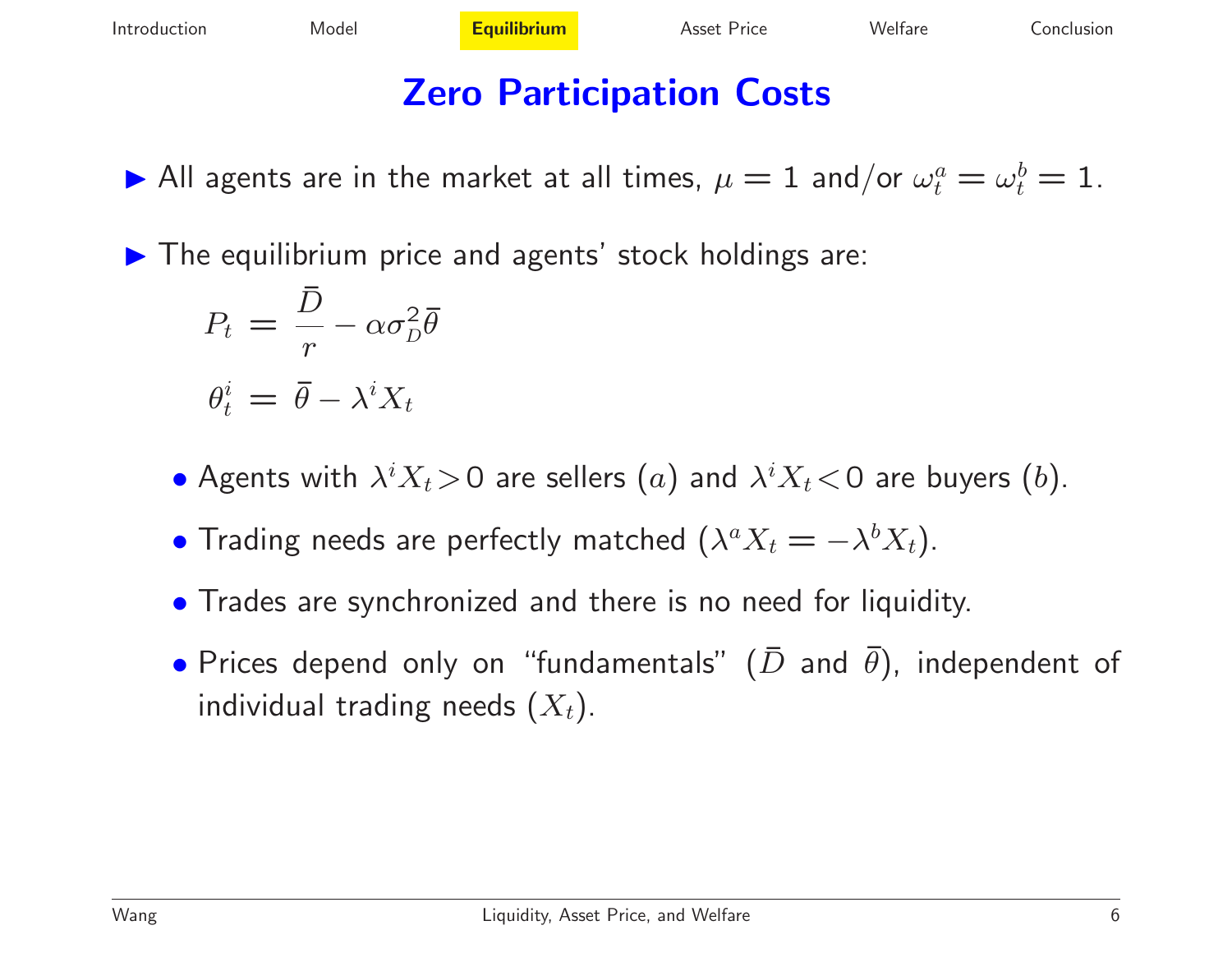## **Optimal Trading Policy Under Costly Participation**

Trading becomes infrequent. A trader's net risk exposure is  $\theta_t + \lambda^i X_t \equiv z_t$ .



 $\blacktriangleright$  Desirable exposure  $\bar{z}$ . (Without cost,  $\bar{z} = \bar{\theta}$ .)

 $\blacktriangleright$  Trade occurs only when net risk exposure exceeds certain limits.

► Upper and lower limit,  $\bar{z}+\delta_a$  and  $\bar{z}-\delta_b$ , respectively.

$$
\blacktriangleright
$$
 In general,  $\delta_a \neq \delta_b$ .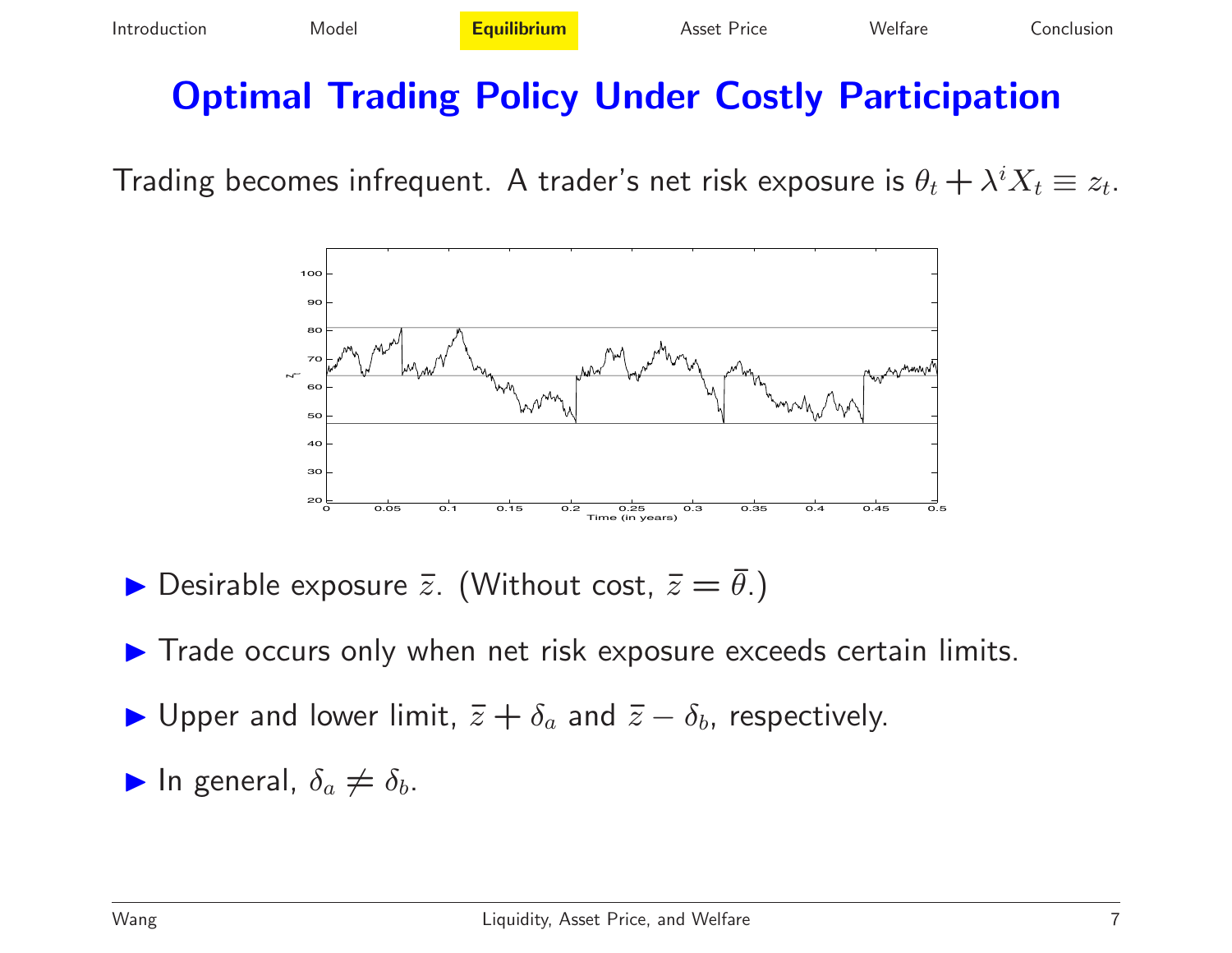### **Asymmetric Trading Gains**

Let  $v(\theta) \equiv E[u(\theta, \cdot)]$  and  $\theta^*$  be the optimal holding, i.e.,  $v'(\theta^*)=0$ .



 $\blacktriangleright$  For small deviations from optimum, trading gains are symmetric:  $v(\theta^*) - v(\theta^*+x) \simeq -\frac{1}{2}v''(\theta^*)(x)^2 = -\frac{1}{2}v''(\theta^*)(-x)^2 \simeq v(\theta^*) - v(\theta^*-x).$ 

 $\blacktriangleright$  With costs, traders trade only when they are far away from the optimum.

**Trading gains differ between traders with offsetting trading needs.**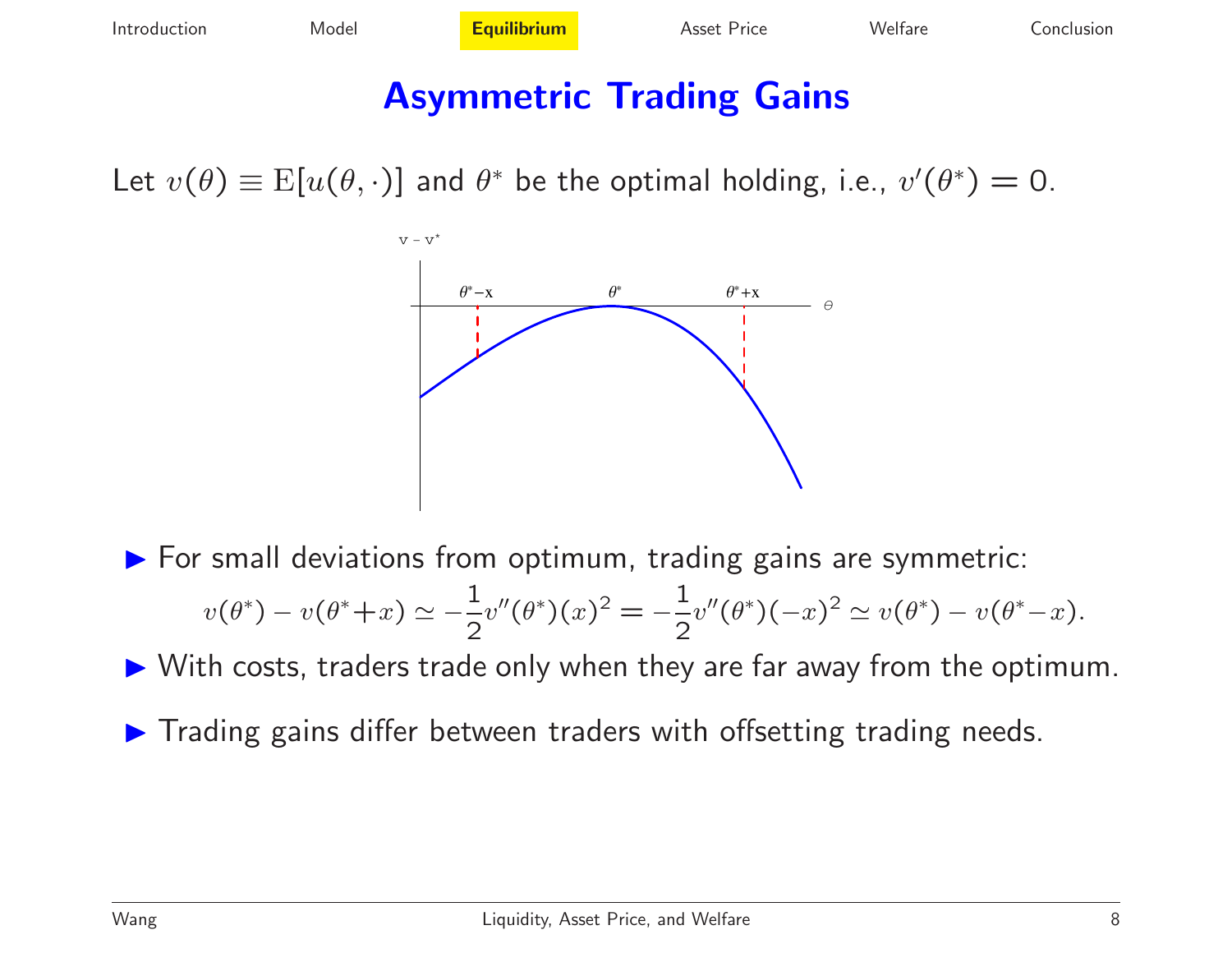## **Sellers Expect Larger Trading Gains Than Buyers**

- ▶ With trading needs only are partially met, risk sharing is not perfect.
- ▶ Having to bear idiosyncratic risks, traders become more risk averse.
	- True for "standard risk aversion" (DARA and DAP) (Kimball, 1993).
- $\blacktriangleright$  Traders' stock demand decreases after new idiosyncratic shocks.
- **Sellers become further away from desired holdings than buyers.**
- Sellers enter market before buyers!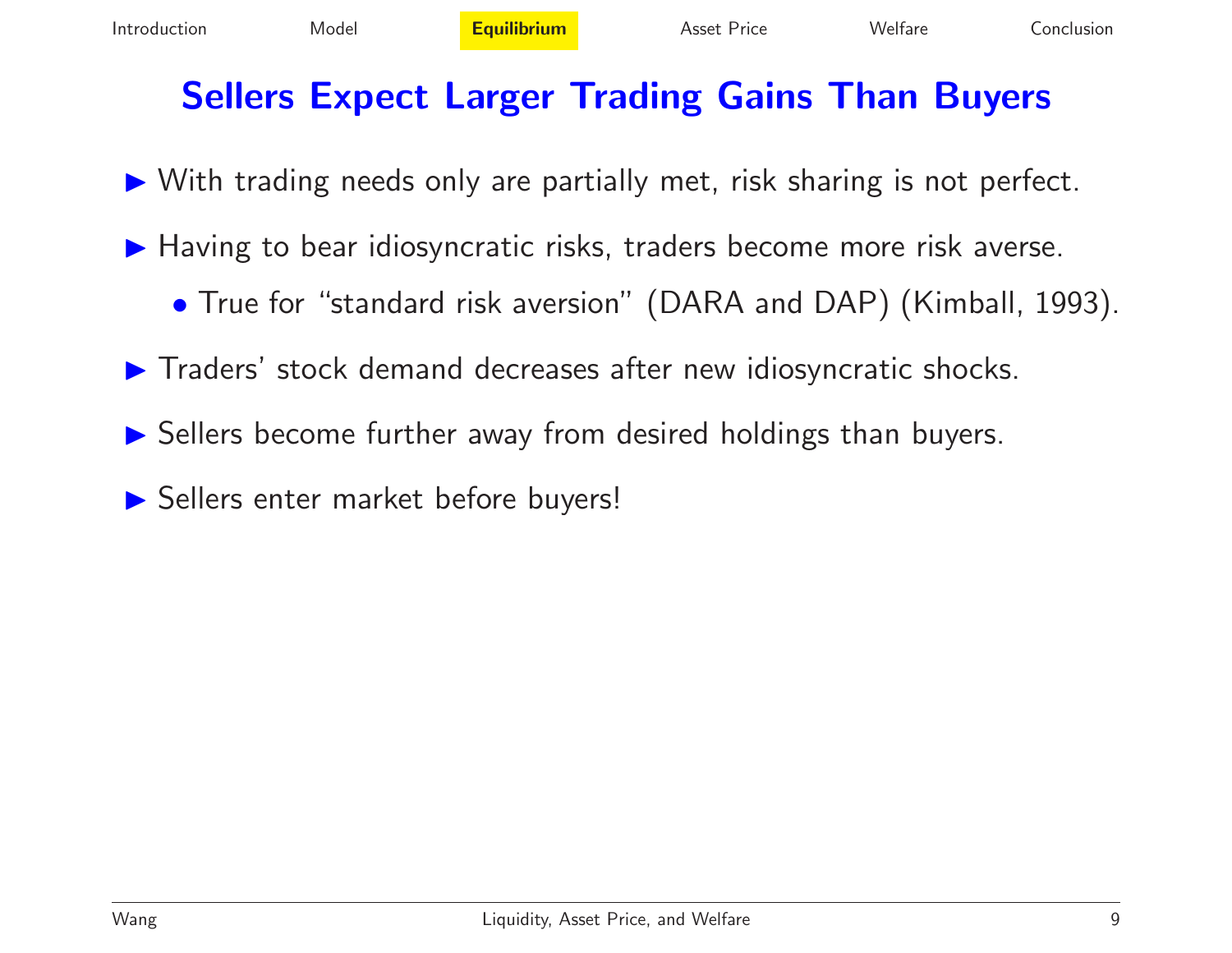# **Non-synchronized Trading and Order Imbalances**

 $\blacktriangleright$  In equilibrium, sellers participate more than buyers:  $\omega_t^a \geq \omega_t^b$ .

**• Order imbalance is usually negative:** 

$$
\Delta_{t+1} \equiv -\tfrac{1}{2}(1-\mu)(\omega_t^a - \omega_t^b)\lambda^a X_{t+1}, \quad \mathrm{E}[\Delta_{t+1}|X_t] \leq 0.
$$

▶ Liquidity needs, when arise, are sell orders of large sizes.

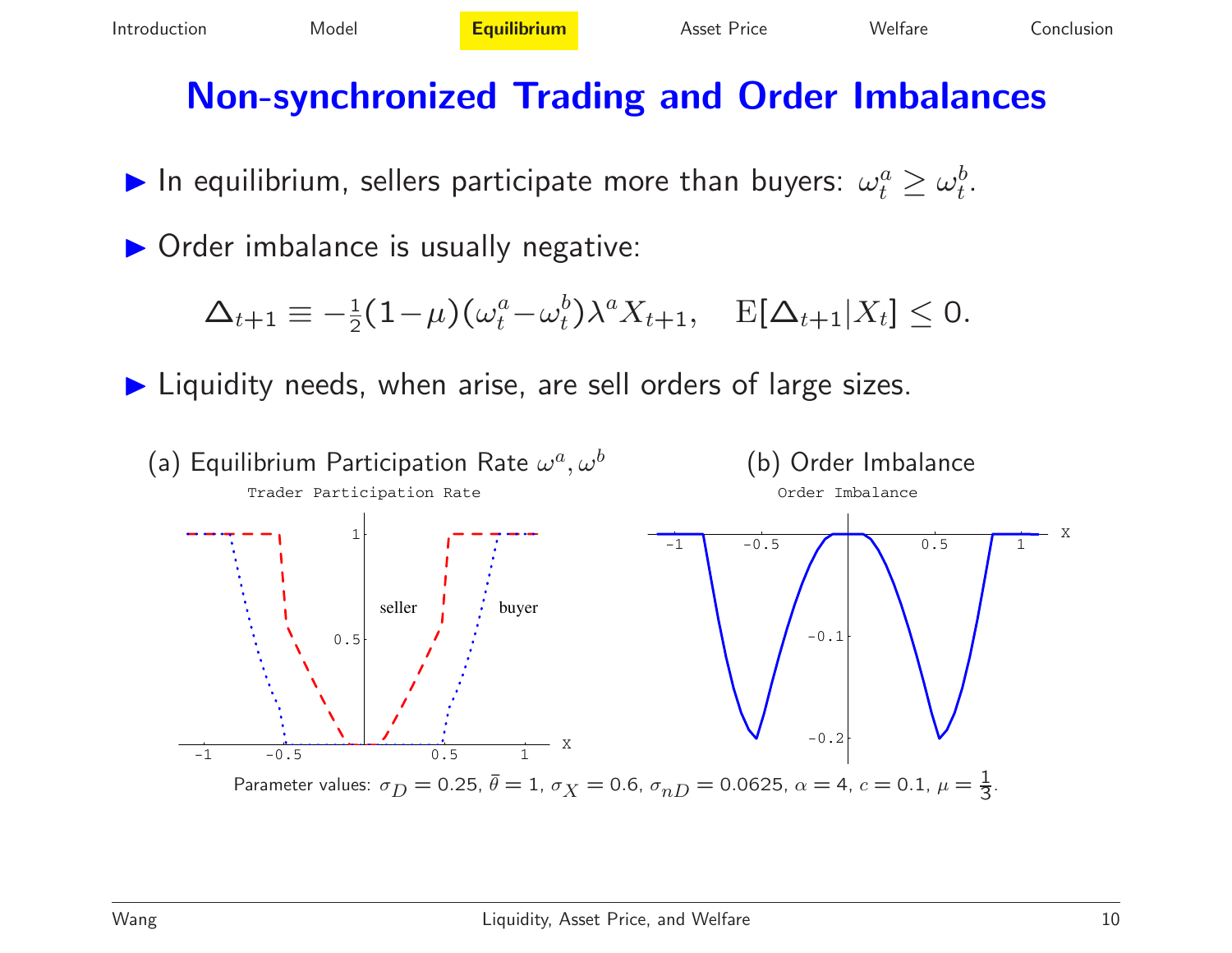# **Stock Price**

The equilibrium stock price is

$$
P_t = \frac{D}{r} - \alpha \sigma_D^2 \bar{\theta} - d + \tilde{p}_t
$$

 $\blacktriangleright$  Fundamental value  $\bar{D}/r$ –––––––  $-\alpha\sigma_D^2\bar{\theta}\equiv\bar{P}.$ 

- $\blacktriangleright$  Illiquidity discount  $d$ .
- $\blacktriangleright$  Impact of order imbalance (liquidity need)  $\tilde{p}_t$ .
- $\blacktriangleright$   $\tilde{p}$  $\tilde p_t$  consists of two components:  $\tilde p_t = \widehat p_t + u_t$ :
	- $\bullet$   $\widehat{p}$  $\widehat p_t$  depends on expected future order imbalance  $\mathrm{E}[\Delta_{t+1}|X_t]\leq 0$
	- $\bullet\ u_{t}$  depends on unexpected current order imbalance.
- $\blacktriangleright$  Liquidity need, when arises, influences stock price negatively,  $\widehat{p}\leq 0.$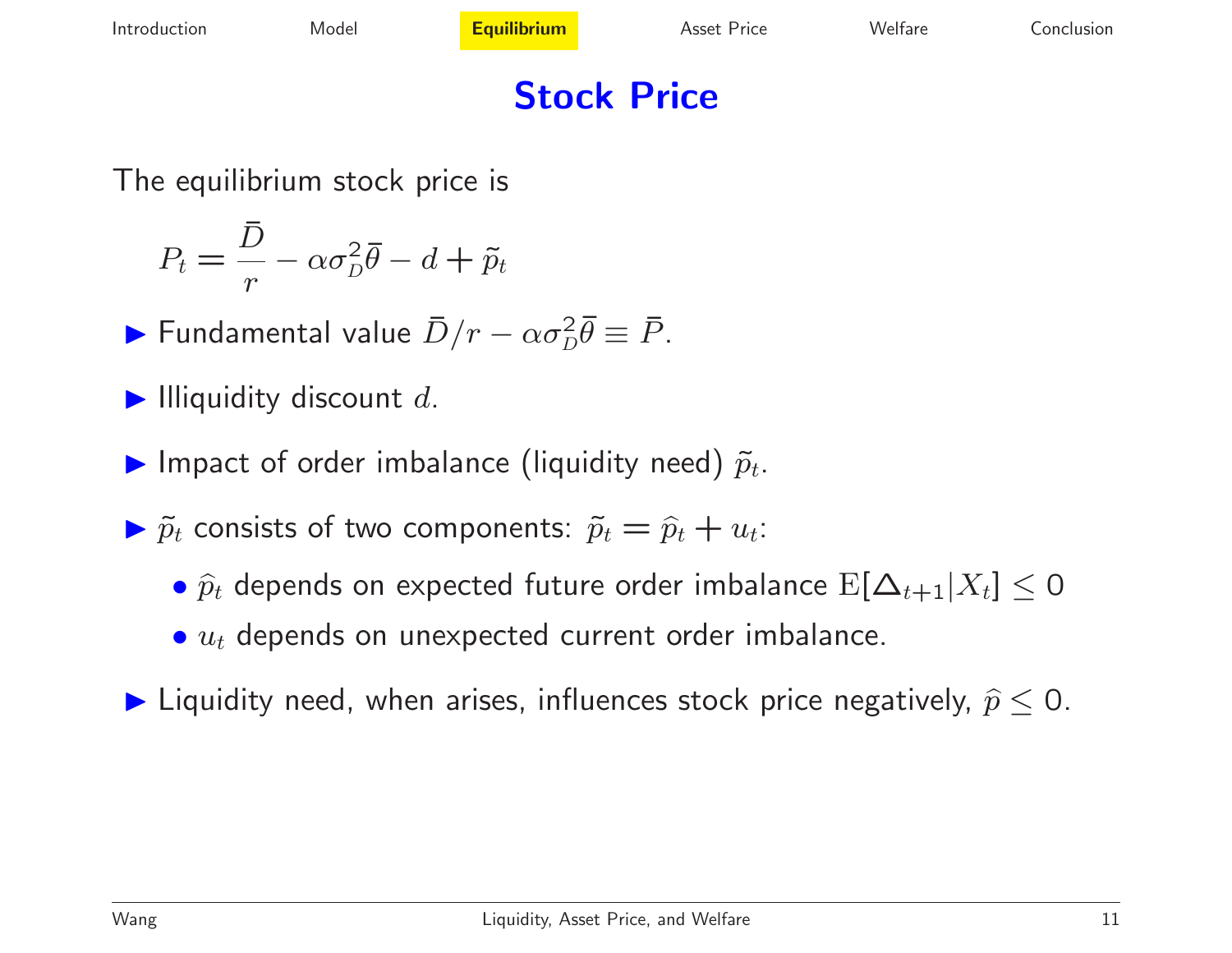### **Liquidity and Asset Prices**

#### Calibrating the Impact of Illiquidity on Stock Prices

| $\alpha$<br>$\sigma_{X}$                              | 0.001<br>10776.2                       | 0.010<br>1077.62 | 0.100<br>107.762 | 0.500<br>21.552 | 1.000<br>10.776 | 1.500<br>7.184 | 2.000<br>5.388 | 5.000<br>2.155 |  |  |
|-------------------------------------------------------|----------------------------------------|------------------|------------------|-----------------|-----------------|----------------|----------------|----------------|--|--|
| $c/\bar{P}$ (%)                                       | Cost as % of Average Trade Amount      |                  |                  |                 |                 |                |                |                |  |  |
| 0.100                                                 | 0.000                                  | 0.000            | 0.003            | 0.009           | 0.015           | 0.020          | 0.024          | 0.049          |  |  |
| 1.000                                                 | 0.000                                  | 0.003            | 0.015            | 0.049           | 0.082           | 0.111          | 0.137          | 0.273          |  |  |
| 5.000                                                 | 0.002                                  | 0.009            | 0.049            | 0.162           | 0.273           | 0.369          | 0.457          | 0.902          |  |  |
| $c/\bar{P}$ (%)                                       | Annual Turnover (%)                    |                  |                  |                 |                 |                |                |                |  |  |
| 0.100                                                 | 8374.52                                | 4708.68          | 2647.65          | 1770.29         | 1488.44         | 1344.83        | 1251.39        | 994.81         |  |  |
| 1.000                                                 | 4708.68                                | 2647.65          | 1488.44          | 994.81          | 836.14          | 755.25         | 702.59         | 557.79         |  |  |
| 5.000                                                 | 3149.32                                | 1770.29          | 994.81           | 664.26          | 557.79          | 503.38         | 467.87         | 369.24         |  |  |
| $c/\bar{P}$ (%)                                       | Illiquidity Discount (% of $\bar{P}$ ) |                  |                  |                 |                 |                |                |                |  |  |
| 0.100                                                 | 0.054                                  | 0.172            | 0.546            | 1.233           | 1.756           | 2.161          | 2.507          | 4.042          |  |  |
| 1.000                                                 | 0.172                                  | 0.546            | 1.756            | 4.042           | 5.847           | 7.287          | 8.542          | 14.443         |  |  |
| 5.000                                                 | 0.575                                  | 1.233            | 4.042            | 9.678           | 14.443          | 18.462         | 22.123         | 41.509         |  |  |
| $c/\bar{P}$ (%)                                       | Return Premium (%)                     |                  |                  |                 |                 |                |                |                |  |  |
| 0.100                                                 | 0.003                                  | 0.011            | 0.035            | 0.080           | 0.114           | 0.141          | 0.164          | 0.269          |  |  |
| 1.000                                                 | 0.011                                  | 0.035            | 0.114            | 0.269           | 0.396           | 0.501          | 0.596          | 1.077          |  |  |
| 5.000                                                 | 0.037                                  | 0.080            | 0.269            | 0.684           | 1.077           | 1.444          | 1.812          | 4.527          |  |  |
| $\overline{D} = 0.050 - 0.027 - \overline{D} = 0.704$ |                                        |                  |                  |                 | $\sim$ 0.060E   |                | 1.21           |                |  |  |

(Parameters:  $\bar{D}=$  0.050,  $r=$  0.037,  $\bar{P}=$  0.784,  $\sigma_{nD}=$  0.0625,  $\alpha\sigma_{Y}=$  1.347,  $\sigma_{X}=$  8  $\sigma_{Y}$ .)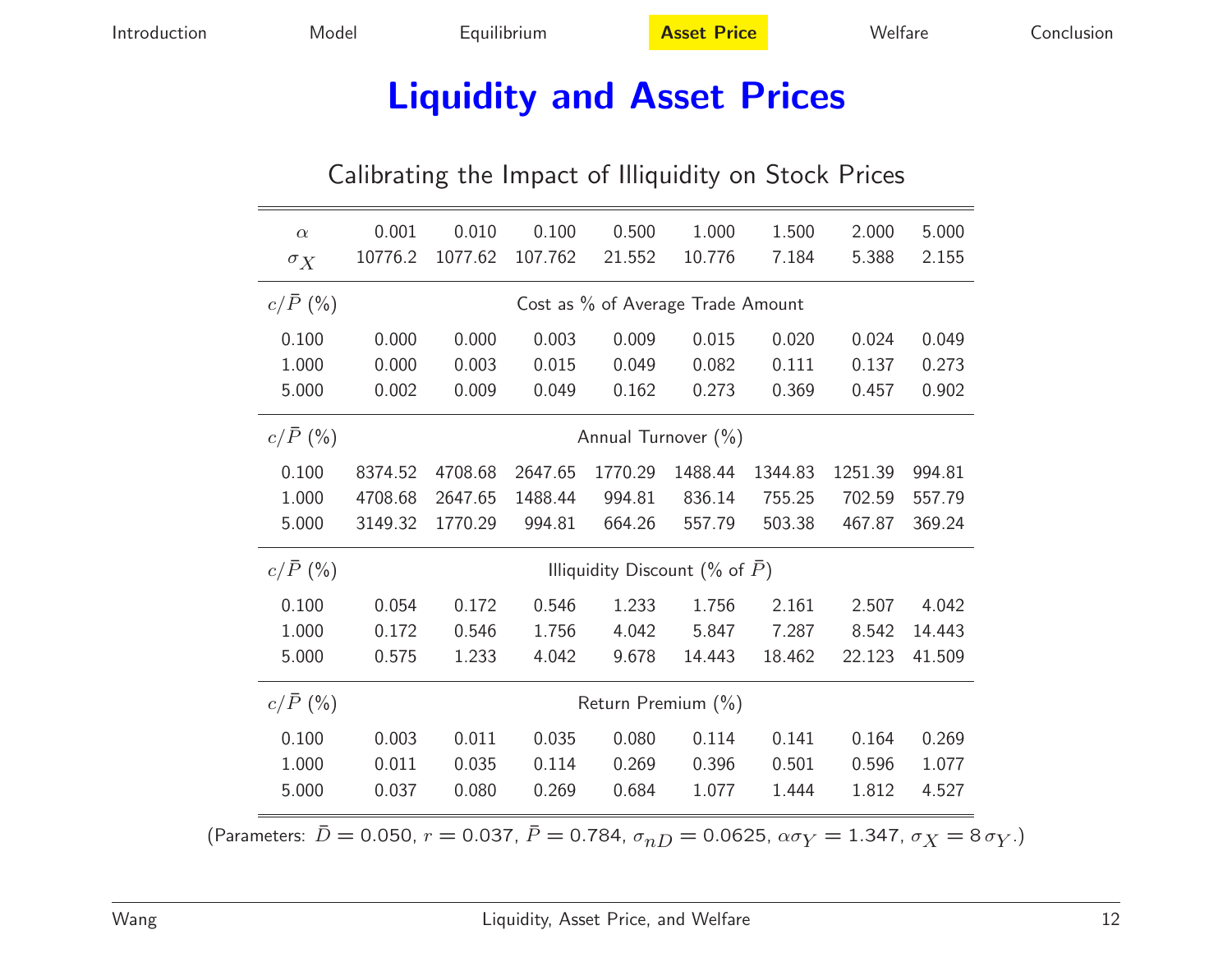

The liquidity impact on prices has the following properties:

▶ Usually negative

▶ Large (of finite sizes), when occurs

▶ Leading to "fat-tails" and negative skewness in returns.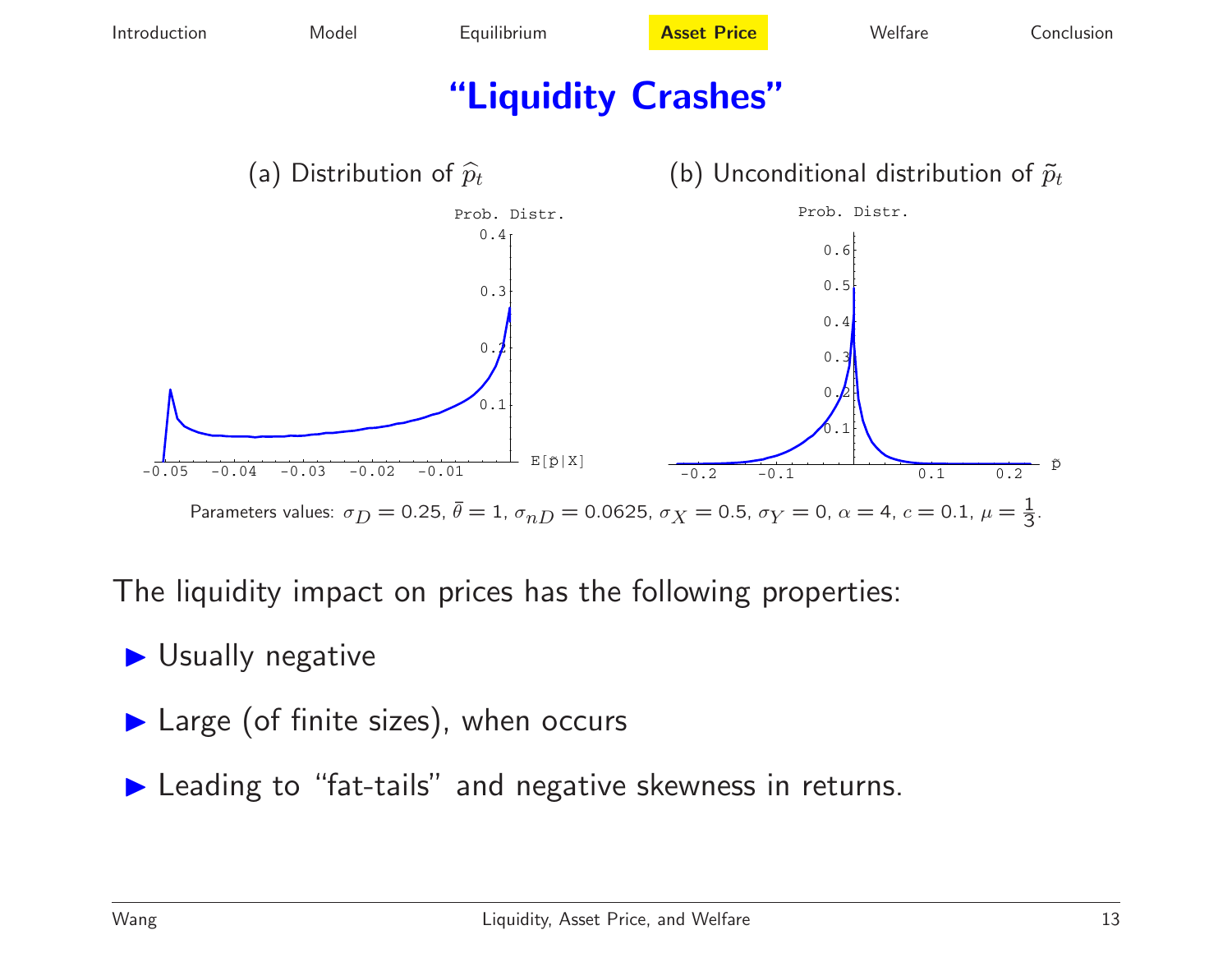# **Welfare**

 $\blacktriangleright$  Trading enhances liquidity and generates positive externality.

 $\blacktriangleright$  Market mechanism may fail to achieve efficient liquidity provision.

Use Certainty Equivalence  $(CE)$  as a welfare measure.

**1.** Decreasing cost of spot participation can decrease welfare.

Welfare and Cost of Spot Participation  $c_{\cdot}$ 



Parameters values:  $\sigma_D=$  0.25,  $\bar{\theta}=$  0,  $\sigma_{nD}=$  0.0625,  $\sigma_X=\sigma_Y=$  0.6,  $\alpha=$  4,  $c_m=$  0.15.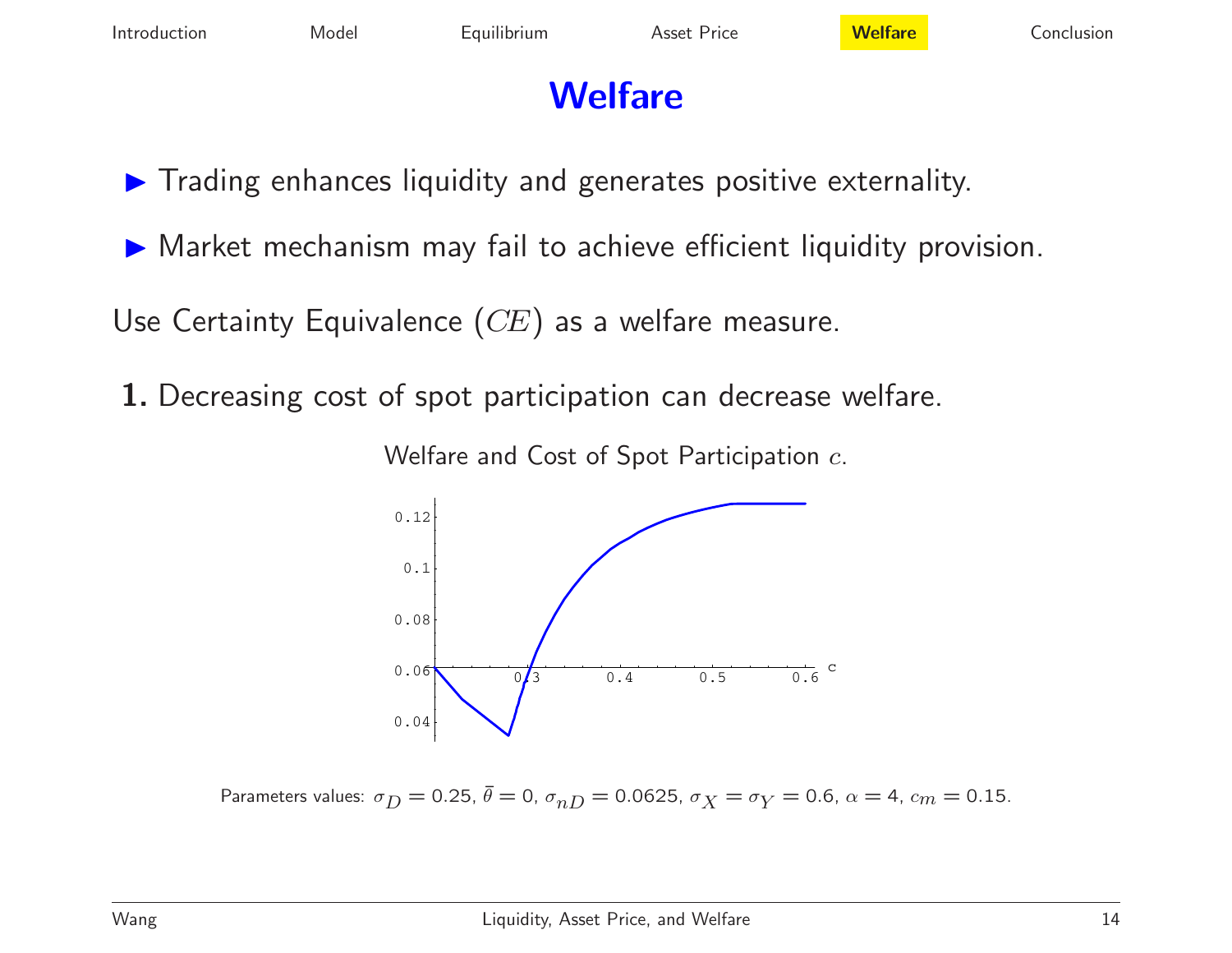#### **2.** Liquidity provision by market can be suboptimal.

Welfare Gain Under Forced Participation  $G=C E_{FP}-C E.$ 



Parameters values:  $\sigma_D^{}=$  0.25,  $\bar{\theta}=$  0,  $\sigma_{nD}^{}=$  0.0625,  $\sigma_X^{}=\sigma_Y^{}=$  0.6,  $\alpha=$  4.